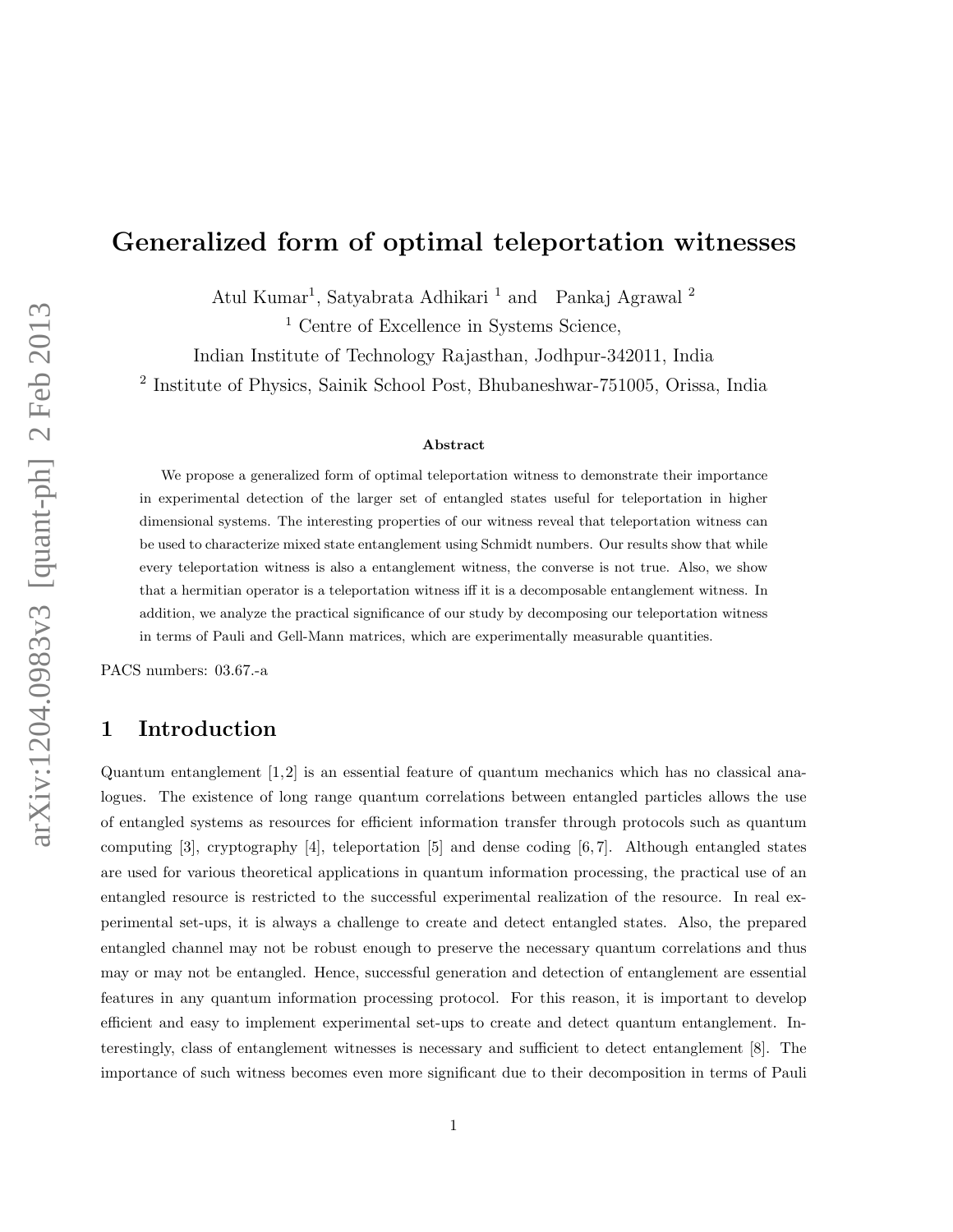spin matrices (for qubits) and Gell-Mann matrices (for qutrits and other higher dimensions) which are experimentally measurable quantities [9]. Recently, a teleportation witness was proposed to demonstrate whether an underlying quantum state can be used for teleportation or not [10]. The measurement of the expectation value of the witness for unknown states reveals which states are useful as resource for performing teleportation.

In this article, we further address the question of efficiently distinguishing entangled states for quantum teleportation using teleportation witness. For this, we propose a general Hermitian operator and demonstrate that it can be successfully used as a teleportation witness to differentiate between entangled classes that can or cannot be used for teleportation. The interesting properties of our witness show that it is also an optimal witness of Schmidt number  $r \geq 2$ ) as compared to the previous work [10] where the witness is an optimal witness of Schmidt number 2 only. As the witness proposed here is optimal, it therefore detects a much larger set of entangled states in comparison to other witnesses that are not optimal. In addition, we also prove that all teleportation witnesses are also entanglement witnesses but every entanglement witness may not be a teleportation witness. Our results are of importance not only for practical detection of a larger set of entangled states useful for quantum teleportation, they also shed light on the characterization of mixed state entanglement using Schmidt number. The experimental realization of the witness by decomposing it into the form of Pauli matrices for  $r = 2$  and in the form of Gell-Mann matrices for  $r > 2$  adds another important dimension to our study.

In section 2, we provide an introduction to witnesses and then propose our generalized optimal teleportation witness for the detection of entangled states useful for the successful completion of teleportation and demonstrate its properties through theorems and illustrations. Section 3 is devoted to the application of our teleportation witness in determining the Schmidt number for the entangled systems. We discuss the decomposition of teleportation witness in terms of Pauli and Gell-mann matrices for the experimental detection of entanglement in section 4. This is followed by the conclusion.

#### 2 Entanglement and Teleportation Witnesses

Quantum communication protocols use entanglement between particles for efficient information transfer from one remote location to another with reliability. Hence, for an unknown quantum state to be used as a resource in communication protocols, one of the most significant questions we need to answer is whether the underlying quantum state is useful for communication purposes or not. For this, one needs to detect whether the unknown quantum state is entangled or separable. In lower dimensions, Peres-Horodecki criterion provides a necessary and sufficient condition for separability based on the fact that separable states have a positive-partial transpose (PPT) [11]. However in higher dimensions, the complex nature of quantum entanglement does not allow for a necessary and sufficient condition for its detection. For example, in higher dimensions, one can find entangled states with negative (NPT) as well as positive partial transpose. One solution to this problem is entanglement witnesses [12,13], which provide a way to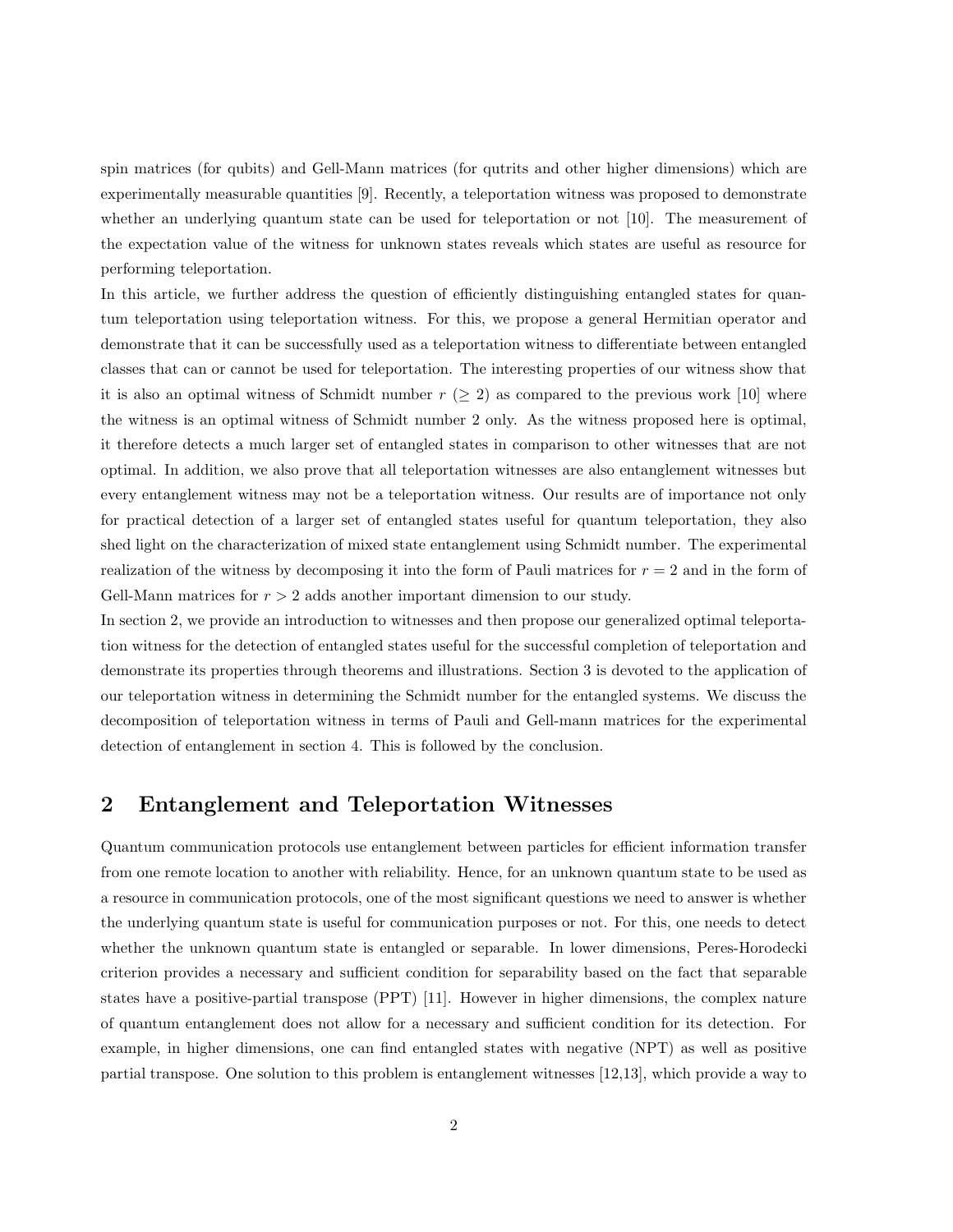detect whether an unknown quantum state is entangled or not. Such witnesses are Hermitian operators with at least one negative eigenvalue; acting as a hyperplane separating entangled states and separable states. The notion of an entanglement witness was extended to Schmidt number witness, which detects the Schmidt number of quantum states [14]. Moreover, witnesses can be separated into two different classesdecomposable and non-decomposable witnesses [15]. Although non-decomposable witnesses detect both NPT and PPT entangled states, the decomposable witnesses can only detect NPT entangled states. In this article, we provide a necessary and sufficient condition to show that a witness is a teleportation witness if it is decomposable.

Quantum teleportation allows for the transmission of arbitrary information from a sender to a receiver using a shared entangled resource between the two. The significant question in this context is the usefulness of the entangled resource for the communication process. We propose a generalized teleportation witness to detect whether an unknown entangled state is useful for teleportation or not. In order to facilitate the discussion of our results, we first briefly describe the fully entangled fraction (FEF) [16], a property of entangled states which is related to the efficacy of quantum teleportation. The fully entangled fraction of a composite system defined by a density matrix  $\rho$  can be represented as

$$
F(\rho) = \max_{U} \langle \phi^{+} | U^{\dagger} \otimes I \rho U \otimes I | \phi^{+} \rangle \tag{1}
$$

where  $|\phi^+\rangle = \frac{1}{\sqrt{2}}$  $\frac{1}{d} \sum_{i=0}^{d-1} |ii\rangle$ . The FEF provides a sufficient condition for the determination of states useful for the teleportation process. For example, states in  $d \otimes d$  dimensions can always be used as entanglement resources for successful teleportation if the FEF of states is  $> 1/d$ . We propose a Hermitian operator that successfully distinguishes between the states having FEF  $>$  or  $\leq$  1/d. Our teleportation witness is optimal and serves as a hyperplane that distinguishes between separable and a larger set of entangled states. We now proceed to propose our generalized teleportation witness as

$$
T_W = \frac{1}{d}I - |\phi^+\rangle\langle\phi^+| - \langle\rho_0, \frac{1}{d}I - |\phi^+\rangle\langle\phi^+|\rangle I
$$
  
= 
$$
[\langle\phi^+|\rho_0|\phi^+\rangle I - |\phi^+\rangle\langle\phi^+|\]
$$
 (2)

where  $\rho_0$  is any reference physical state. In order to show that the Hermitian operator  $T_W$  is a teleportation witness, we need to prove that the Hermitian operator  $T_W$  satisfies the following two conditions

$$
(i) \langle \sigma, T_W \rangle \ge 0, \text{ for all states } \sigma \text{ which are not useful for teleportation.} \tag{3}
$$

 $(ii)\langle \varrho, T_W \rangle < 0$ , for at least one state  $\varrho$  which is useful for teleportation. (4)

where,  $\langle \sigma, T_W \rangle = \text{Tr}(\sigma T_W)$ . From Eq. (2), it is clear that our teleportation witness is equivalent to the teleportation witness [10]

$$
W = \frac{1}{d}I - |\phi^+\rangle\langle\phi^+|\tag{5}
$$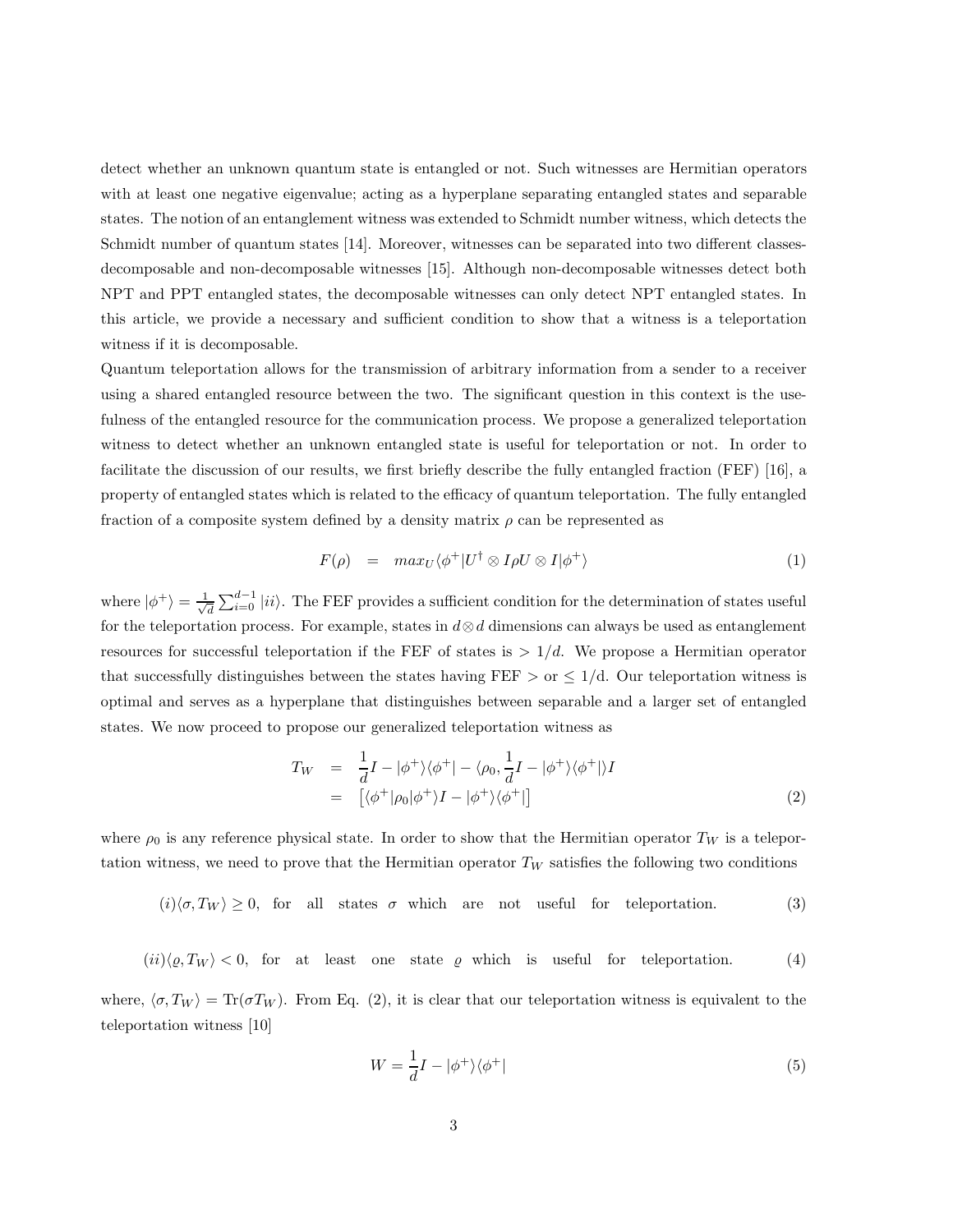if  $\langle \phi^+|\rho_0|\phi^+\rangle = \frac{1}{d}$ . The similarity and differences between the two teleportation witnesses  $T_W$  and W will be discussed in detail as we move further. For now, we focus on proving that our witness  $T_W$  is indeed a teleportation witness. For this, we first demonstrate that the operator  $T_W$  gives a non-negative expectation over all states which are not useful for teleportation.

**Theorem 1:** The hermitian operator  $T_W$  is a teleportation witness if  $\langle \phi^+ | \rho_0 | \phi^+ \rangle \geq \frac{1}{d}$ .

**Proof:** Let us choose a state  $\rho_0$  in such a way that  $\langle \phi^+| \rho_0 | \phi^+ \rangle \geq \frac{1}{d}$ . The operator  $T_W$  would be a teleportation witness if it satisfies the conditions (3) and (4).

(i) Let  $\sigma$  be an arbitrary state chosen from the set which is not useful for teleportation, i.e.  $F(\sigma) \leq \frac{1}{d}$ . Hence, we have

$$
\langle \sigma, T_W \rangle = \langle \sigma, \left[ \langle \phi^+ | \rho_0 | \phi^+ \rangle I - | \phi^+ \rangle \langle \phi^+ | \right] \rangle
$$
  
\n
$$
= \left[ \langle \phi^+ | \rho_0 | \phi^+ \rangle - \langle \phi^+ | \sigma | \phi^+ \rangle \right]
$$
  
\n
$$
\geq \left[ \langle \phi^+ | \rho_0 | \phi^+ \rangle - \max_U \langle \phi^+ | U^\dagger \otimes I \sigma U \otimes I | \phi^+ \rangle \right]
$$
  
\n
$$
= \left[ \langle \phi^+ | \rho_0 | \phi^+ \rangle - F(\sigma) \right]
$$
  
\n
$$
\geq 0
$$
 (6)

Therefore, the expectation value of the Hermitian operator  $T_W$  is non-negative for all bipartite ddimensional states which are not useful for teleportation. Hence, the Hermitian operator  $T_W$  satisfies (3). (ii) To prove that our witness detects at least one entangled state  $\varrho$  that is useful for teleportation, we fix  $\rho_0$  and  $\rho$  as

$$
\rho_0 = k|\phi^+\rangle\langle\phi^+| + \frac{1-k}{d^2}I, \quad 0 \le k \le 1
$$
\n<sup>(7)</sup>

and

$$
\varrho = \beta |\phi^+\rangle\langle\phi^+| + \frac{1-\beta}{d^2}I, \quad \frac{-1}{d^2 - 1} \le \beta \le 1
$$
\n<sup>(8)</sup>

where  $\varrho$  is an isotropic state and is entangled  $\forall \beta > \frac{1}{d+1}$ . Moreover, the condition  $\langle \phi^+ | \rho_0 | \phi^+ \rangle \ge \frac{1}{d}$  shows that

$$
k \ge \frac{1}{d+1} \tag{9}
$$

Hence,  $\langle \varrho, T_w \rangle$  can be rewritten as

$$
\langle \varrho, T_W \rangle = \langle \varrho, \left[ \langle \phi^+ | \rho_0 | \phi^+ \rangle I - | \phi^+ \rangle \langle \phi^+ | \right] \rangle
$$
  
\n
$$
= \left[ \langle \phi^+ | \rho_0 | \phi^+ \rangle \right] - \langle \phi^+ | \varrho | \phi^+ \rangle
$$
  
\n
$$
= \frac{(k - \beta)(d^2 - 1)}{d^2} < 0, \quad \text{when} \quad k < \beta
$$
 (10)

Therefore, our witness  $T_W$  detects at least one state useful for teleportation when  $\frac{1}{d+1} \leq k < \beta$  and thus satisfies (4). Our analysis shows that all entangled isotropic states can be successfully used for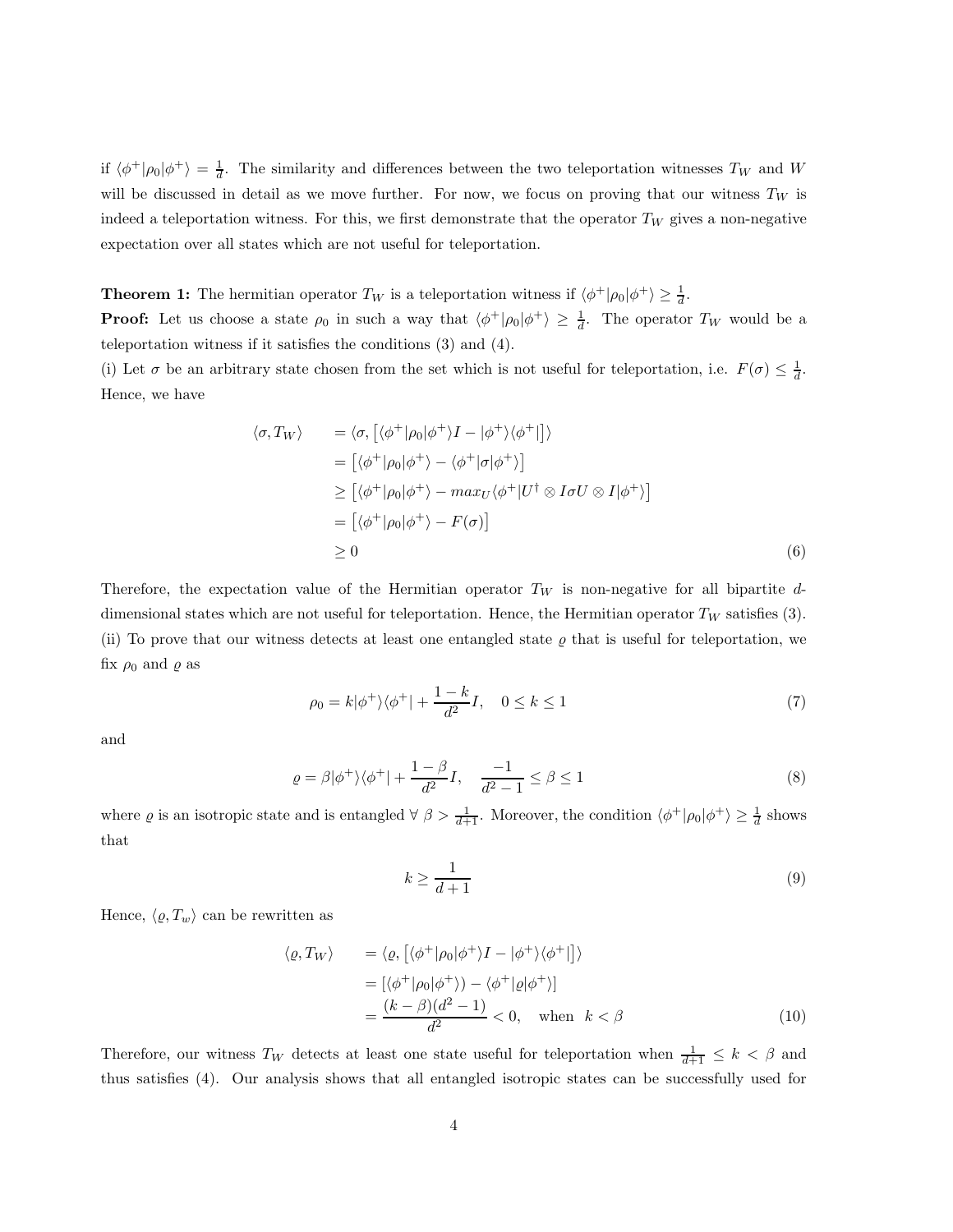teleportation, which is a well known result [17]. This completes the proof that our witness satisfies both the required conditions (3) and (4) and thus is a teleportation witness.

The form of teleportation witness  $T_W$  suggests that one can also replace  $\langle \phi^+|\rho_0|\phi^+\rangle = s$ ; a real constant, but for reasons to be described below, we would like to retain the original form of our operator  $T_W$  $= \langle \phi^+|\rho_0|\phi^+\rangle I - |\phi^+\rangle\langle \phi^+|$ . For example, if one uses the form  $T_W' = sI - |\phi^+\rangle\langle \phi^+|$ , then the condition  $\langle \varrho, T'_W \rangle < 0$  requires that  $\beta > s$ . Hence, the operator detects states useful for teleportation when  $\frac{1}{d} \leq s < \beta$  which shows that the operator  $T'_W$  detects a smaller set of entangled states with respect to  $T_W$ , at least in this particular case.

**Theorem 2:** Every teleportation witness in  $d \otimes d$  dimensions  $(d > 2)$  is an entanglement witness, but every entanglement witness in  $d \otimes d$  dimensions  $(d > 2)$  may not be a teleportation witness.

**Proof:** A Hermitian operator  $A$  is an entanglement witness if it satisfies the following two conditions:

(i) The expectation value of the operator A must always be non-negative for all separable states in  $d \otimes d$ dimensions i.e. for states with FEF  $\leq \frac{1}{d}$ .

(ii) The expectation value of the operator A must be negative for at least one entangled state in  $d \otimes d$ dimensions i.e. for a state with FEF  $> \frac{1}{d}$ .

Teleportation witnesses also satisfy above two conditions as required by the conditions (3) and (4). Hence every teleportation witness is also an entanglement witness.

Conversely, we can always show that there exists an indecomposable entanglement witness which would not satisfy the condition (4) and therefore cannot be termed as a teleportation witness. For example, one can always find at least one bound entangled state for which the expectation value of non-decomposable entanglement witnesses would be negative [18]. Thus, non-decomposable entanglement witnesses detect at least one bound entangled state which is not useful for teleportation (since the singlet fraction of a bound entangled state is equal to  $\frac{1}{d}$ . Hence, non-decomposable entanglement witnesses do not satisfy the required condition (4) to be a teleportation witness. This completes the proof that in  $d \otimes d$  dimensions  $(d > 2)$ , every teleportation witness is also an entanglement witness, however the converse is not true.

Corollary 1: In  $2 \otimes 2$  dimensions, every teleportation witness is an entanglement witness and *vice versa*. **Proof:** In  $2 \otimes 2$  dimensions, every entangled bi-partite state can be made useful for teleportation up to stochastic local operation and classical communication (SLOCC) [19]. Thus teleportation and entanglement witnesses will always satisfy the conditions (3) and (4). Hence, every teleportation witness in  $2 \otimes 2$ dimensions will also be an entanglement witness and *vice versa*.

Corollary 2: A witness is a teleportation witness iff it is decomposable.

**Proof:** By definition, the expectation value of teleportation witnesses for all bound entangled states is always non-negative. Using theorem 2, we have shown that every teleportation witness is an entanglement witness and since teleportation witnesses cannot detect bound entangled states, a teleportation witness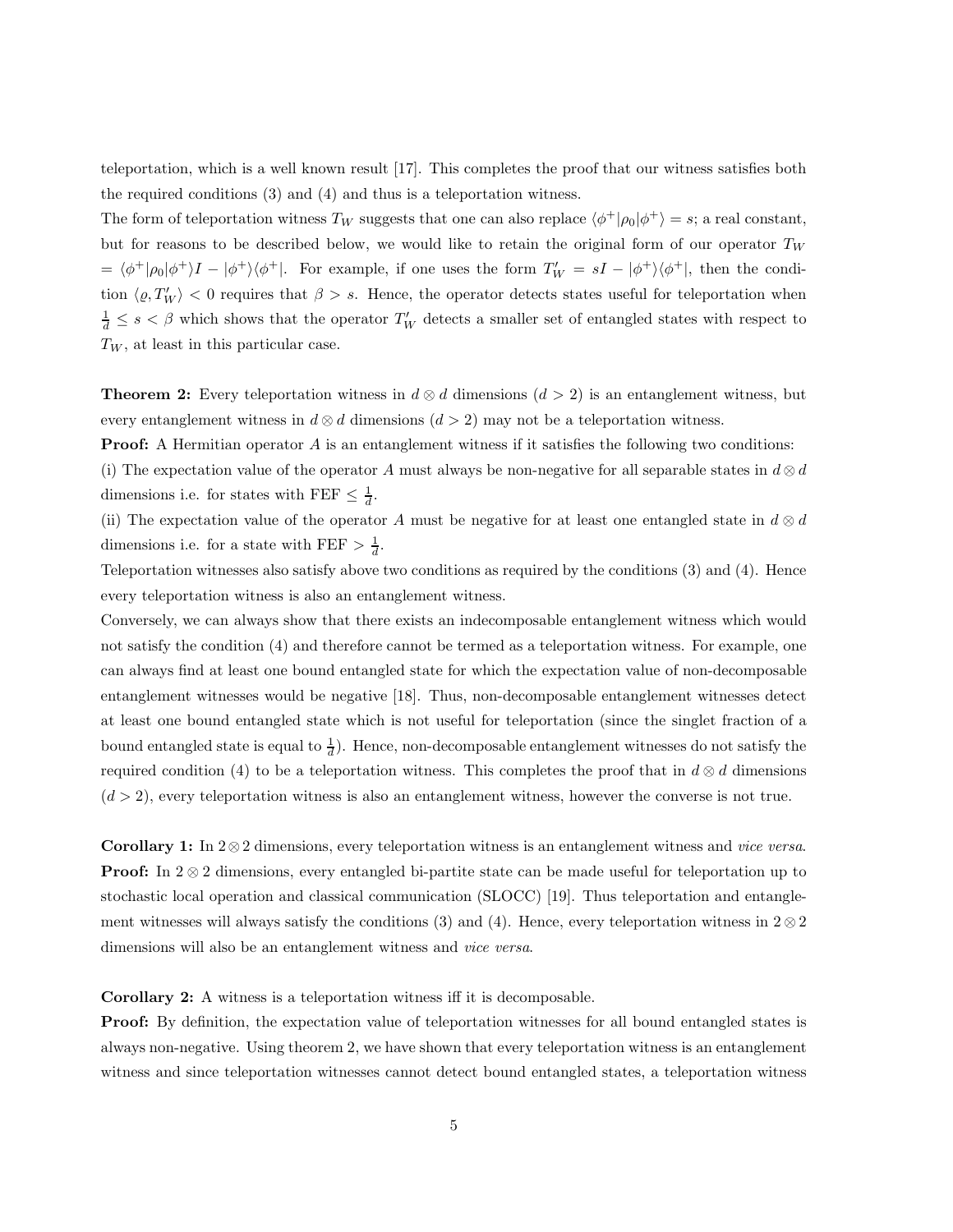can only be a decomposable entanglement witness.

Conversely, a decomposable entanglement witness can only detect NPT states i.e. states for which the expectation value of the decomposable entanglement witness would be negative (4). As it also satisfies the condition (3), a decomposable entanglement witness is also a teleportation witness.

### 3 Optimal Teleportation Schmidt Witness

In this section, we show that our generalized teleportation witness is also an optimal witness. In addition, we analyze the Schmidt number of an arbitrary mixed state useful for teleportation by constructing a Schmidt number teleportation witness. The results obtained in this section provide a way to characterize the mixed state entanglement in bi-partite systems. For example, we propose a form of teleportation Schmidt witness to demonstrate its significance in calculating the Schmidt number of mixed entangled states for a given range of parameters. For bipartite systems, Schmidt number indicates the number of degrees of freedom that are entangled between two subsystems.

**Theorem 3:** Teleportation witness  $T_W$  with  $\langle \phi^+|\rho_0|\phi^+\rangle \geq \frac{1}{d}$  in  $d \otimes d$  dimensions is an optimal teleportation witness of Schmidt number  $r \geq 2$ .

**Proof:** An optimal entanglement witness of Schmidt number r in  $d \otimes d$  dimensions is given by [20]

$$
W_{opt} = I - \frac{d}{r - 1} |\phi^+\rangle\langle\phi^+|\tag{11}
$$

If  $r = 2$ , we have

$$
W_{opt} = I - d|\phi^{+}\rangle\langle\phi^{+}|
$$
  
\n
$$
= d(\frac{1}{d}I - |\phi^{+}\rangle\langle\phi^{+}|)
$$
  
\n
$$
\propto W \quad \text{from}[\text{Eq.}(5)]
$$
  
\n
$$
= T_W \quad \text{if } \langle\phi^{+}|\rho_{0}|\phi^{+}\rangle = \frac{1}{d}
$$
\n(12)

Hence, teleportation witnesses W and  $T_W$  are optimal teleportation witnesses of Schmidt number 2. For  $\langle \phi^+| \rho_0 | \phi^+ \rangle > \frac{1}{d}$ , the teleportation witness  $T_W$  can be re-expressed as

$$
T_W = \langle \phi^+ | \rho_0 | \phi^+ \rangle I - | \phi^+ \rangle \langle \phi^+ |
$$
  
=  $\langle \phi^+ | \rho_0 | \phi^+ \rangle \left[ I - \frac{1}{\langle \phi^+ | \rho_0 | \phi^+ \rangle} | \phi^+ \rangle \langle \phi^+ | \right]$  (13)

Comparing Eqs. (11) and (13) shows that the teleportation witness  $T_W$  is proportional to the optimal witness  $W_{opt}$  if

$$
r = d\langle \phi^+ | \rho_0 | \phi^+ \rangle + 1
$$
  
> 2, since  $\langle \phi^+ | \rho_0 | \phi^+ \rangle > \frac{1}{d}$  (14)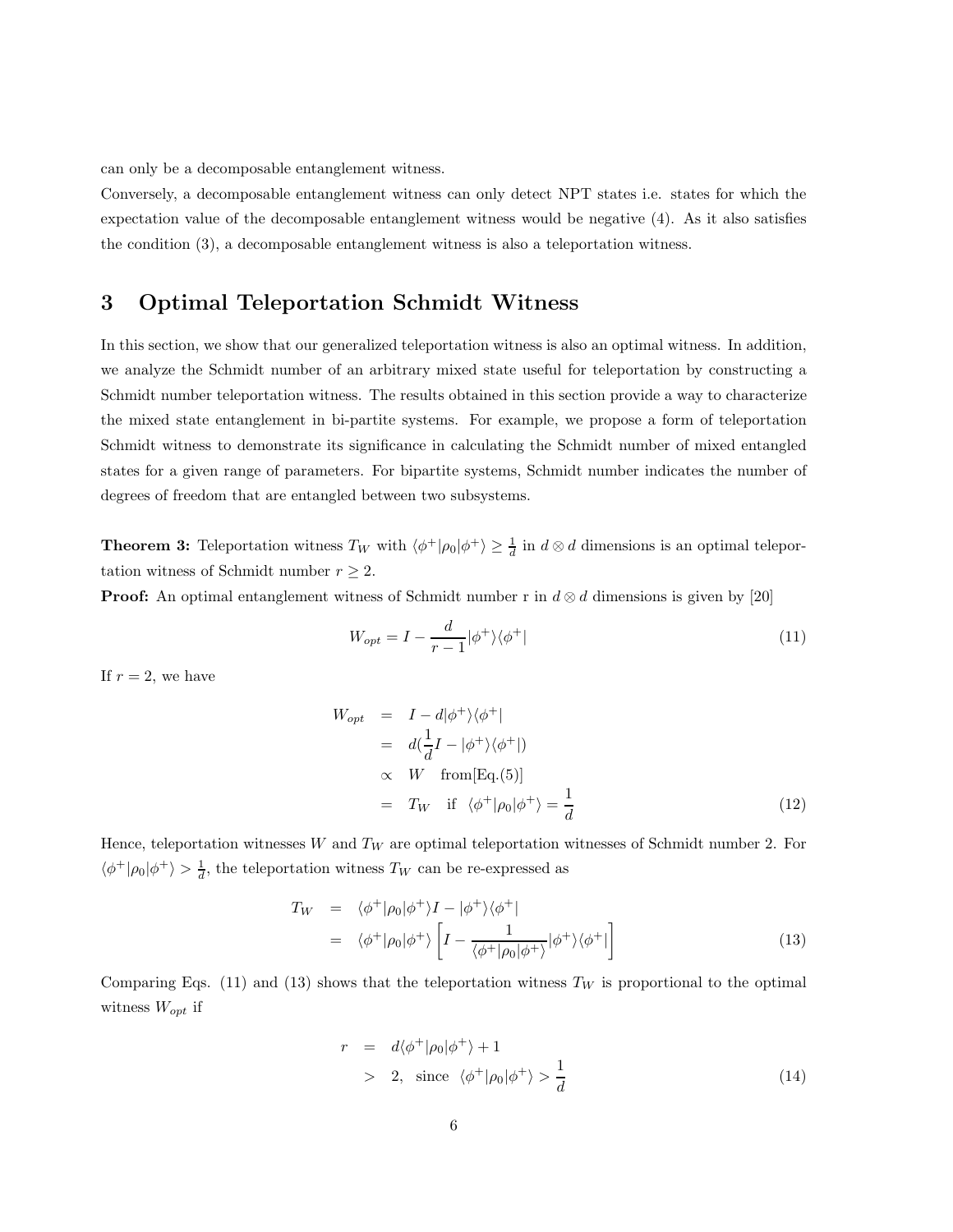This completes the proof that our teleportation witness  $T_W$  is an optimal witness of Schmidt number  $r \geq 2$ .

**Illustration:** Let us consider a family of states for  $d \times d$  dimensional systems

$$
\chi_{\beta} = \beta |\phi^+\rangle\langle\phi^+| + \frac{1-\beta}{d^2}I, \quad \frac{-1}{d^2 - 1} \le \beta \le 1 \tag{15}
$$

where the state  $\chi_{\beta}$  is entangled  $\forall \beta > \frac{1}{d+1}$ . In this illustration, we propose the form of our teleportation Schmidt witness to demonstrate that it identifies the ranges of parameters for which the state in Eq. (15) is of Schmidt number  $r \geq 2$ .

For this, we fix the reference state  $\rho_0$  as

$$
\rho_0 = \frac{1 - f_0}{d^2 - 1} I + \frac{d^2 f_0 - 1}{d^2 - 1} |\phi^+\rangle\langle\phi^+| \tag{16}
$$

which gives  $f_0 = \langle \phi^+ | \rho_0 | \phi^+ \rangle$ , satisfying  $\frac{1}{d} \le f_0 \le 1$ . Also, the singlet fraction of  $\rho_0$  is given by [17]

$$
F(\rho_0) = f_0, \quad \frac{1}{d} \le f_0 \le 1 \tag{17}
$$

Thus, the expectation value of the teleportation witness  $T_W$  in the state  $\chi_\beta$  is

$$
Tr(T_{W}\chi_{\beta}) = \frac{(d^2f_0 - 1) - \beta(d^2 - 1)}{d^2}
$$
\n(18)

If we take  $f_0 = \frac{1}{d}$  then the teleportation witness  $T_W$  assures that the state  $\chi_\beta$ , useful for teleportation, is of Schmidt number 2 when  $\beta \in \left(\frac{1}{d+1}, \frac{2d-1}{d^2-1}\right]$ . In general, if we take  $f_0 = \frac{r-1}{d}$ ,  $(r = 2, 3, \dots d)$  then the corresponding teleportation witness  $(T_W)_r$  assures that the state  $\chi_{\beta}$ , useful for teleportation, is of Schmidt number r when  $\beta \in \left(\frac{d(r-1)-1}{d^2-1}, \frac{dr-1}{d^2-1}\right]$ . For example, in 3⊗3 dimensions the state  $\chi_\beta$  is entangled for  $\forall \beta > \frac{1}{4}$  and the range of  $\beta$  confirms that  $2 < r \leq 3$ . Therefore, the Schmidt number of the state χ<sup>β</sup> must be 3 for the given range of β. Similarly, one can calculate the Schmidt number for higher dimensional systems for the given range of parameters. Hence, our teleportation Schmidt witness can also be used to characterize mixed state entanglement in terms of Schmidt numbers.

#### 4 Experimental determination of  $T_W$

In this section, we analyze the decomposition of our teleportation witness in terms of Pauli spin matrices for 2 ⊗ 2 systems, and Gell-Mann matrices for higher dimensional systems. Such decompositions allow for the experimental detection of entanglement in an unknown state through the measurements of expectation values of teleportation witness. For experimental realization of teleportation witnesses, we need to decompose them into projectors of the form [13]

$$
T_W = \sum_{i=1}^{j} k_i |e_i\rangle \langle e_i| \otimes |f_i\rangle \langle f_i|
$$
\n(19)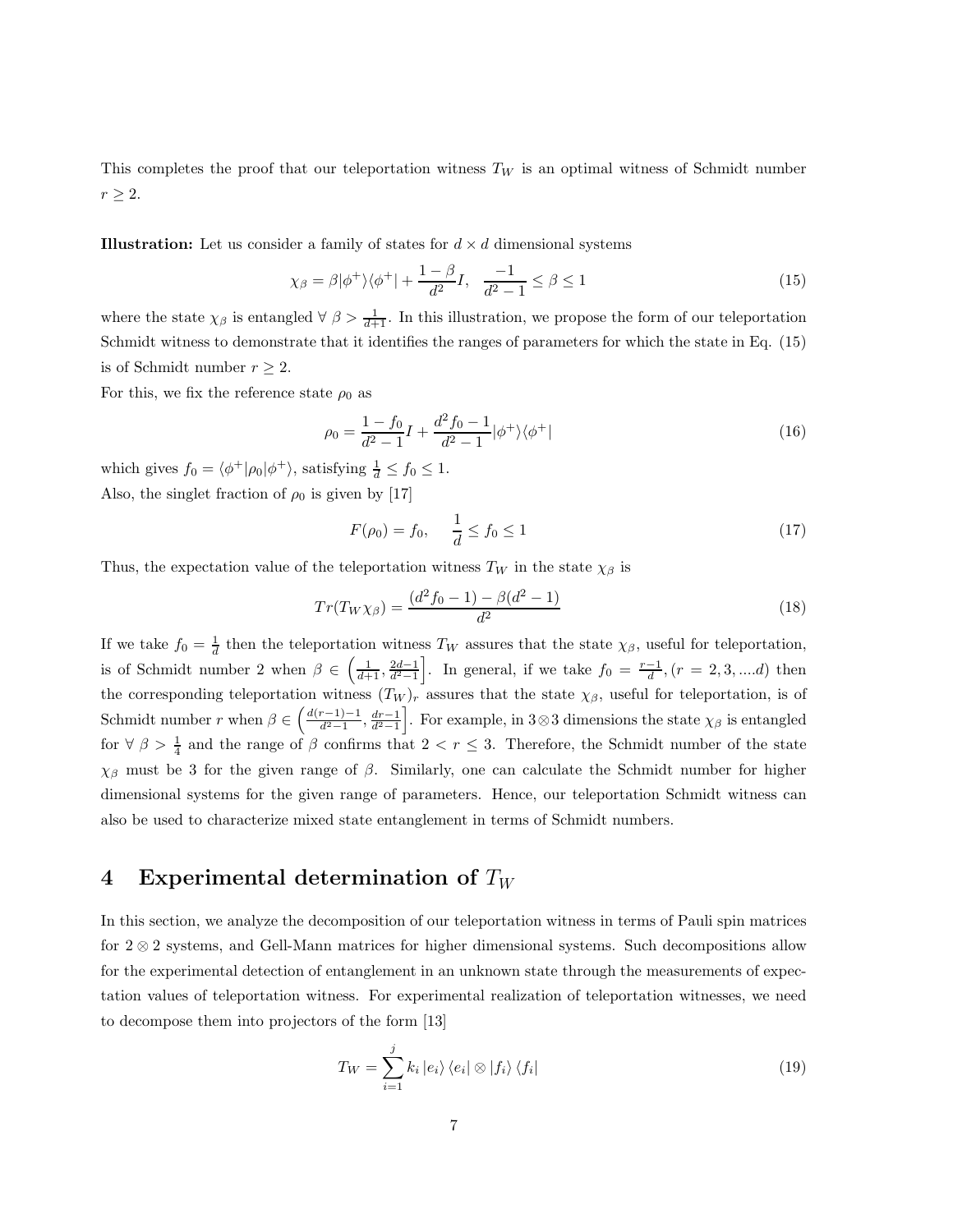If  $\langle \phi^+|\rho_0|\phi^+\rangle = \frac{1}{2}$  then the form of  $T_W$  is equivalent to the teleportation witness W in Eq. (5) and thus can be decomposed in form of Pauli spin matrices such that

$$
T_W = \frac{1}{2} [I \otimes I - \sigma_x \otimes \sigma_x + \sigma_y \otimes \sigma_y - \sigma_z \otimes \sigma_z]
$$
 (20)

Eq. (20) indicates that the total number of measurements required to estimate our witness is limited to 3 as compared to the measurement of 15 parameters required for full state tomography. This difference in number of measurements is even more evident for higher dimensional systems providing a practical utility to our results when compared to full state tomography in distinguishing the useful states for quantum teleportation. Similarly, for  $d \otimes d$  systems our teleportation witness can be decomposed as

$$
T_W^d = \left( \left\langle \phi^+ \right| \rho_0 \left| \phi^+ \right\rangle - \frac{1}{d^2} \right) I - \frac{1}{2d} \Lambda \tag{21}
$$

where

$$
\Lambda = \sum_{i < j} \Lambda_s^{ij} \otimes \Lambda_s^{ij} - \sum_{i < j} \Lambda_a^{ij} \otimes \Lambda_a^{ij} + \sum_{m=1}^{d-1} \Lambda^m \otimes \Lambda^m \tag{22}
$$

The suffix s, a and superscript m represent the symmetric, antisymmetric and diagonal Gell-Mann matrices [21], respectively. For example, in case of qutrits i.e.  $3 \otimes 3$  dimensional systems the teleportation witness  $T_W$  can be represented as

$$
T_W^3 = \left(\left\langle \phi^+ \right| \rho_0 \left| \phi^+ \right\rangle - \frac{1}{9} \right) I - \frac{1}{6} \Lambda \tag{23}
$$

where

and

$$
\Lambda = \Lambda_s^{12} \otimes \Lambda_s^{12} + \Lambda_s^{13} \otimes \Lambda_s^{13} + \Lambda_s^{23} \otimes \Lambda_s^{23} - \Lambda_a^{12} \otimes \Lambda_a^{12} - \Lambda_a^{13} \otimes \Lambda_a^{13} - \Lambda_a^{23} \otimes \Lambda_a^{23} \n+ \Lambda^1 \otimes \Lambda^1 + \Lambda^2 \otimes \Lambda^2
$$
\n
$$
\text{and } \Lambda_s^{12} = \begin{pmatrix} 0 & 1 & 0 \\ 1 & 0 & 0 \\ 0 & 0 & 0 \end{pmatrix}, \Lambda_s^{13} = \begin{pmatrix} 0 & 0 & 1 \\ 0 & 0 & 0 \\ 1 & 0 & 0 \end{pmatrix}, \Lambda_s^{23} = \begin{pmatrix} 0 & 0 & 0 \\ 0 & 0 & 1 \\ 0 & 1 & 0 \end{pmatrix}, \Lambda_a^{12} = \begin{pmatrix} 0 & -i & 0 \\ i & 0 & 0 \\ 0 & 0 & 0 \end{pmatrix},
$$
\n
$$
\Lambda_a^{13} = \begin{pmatrix} 0 & 0 & -i \\ 0 & 0 & 0 \\ i & 0 & 0 \end{pmatrix}, \Lambda_a^{23} = \begin{pmatrix} 0 & 0 & 0 \\ 0 & 0 & -i \\ 0 & i & 0 \end{pmatrix}, \Lambda^1 = \begin{pmatrix} 1 & 0 & 0 \\ 0 & -1 & 0 \\ 0 & 0 & 0 \end{pmatrix}, \Lambda^2 = \frac{1}{\sqrt{3}} \begin{pmatrix} 1 & 0 & 0 \\ 0 & 1 & 0 \\ 0 & 0 & -2 \end{pmatrix}.
$$
\n(24)

Hence, the decomposition of our teleportation witness in terms of measurable quantities not only allows for the experimental detection of entanglement but also provides a way to decrease the requirement of number of measurements when compared to full state tomography.

## 5 Conclusion

We have proposed an optimal teleportation witness and demonstrated its practical utility in distinguishing the entangled states useful for teleportation. The form of teleportation witness  $T_W$  studied here is a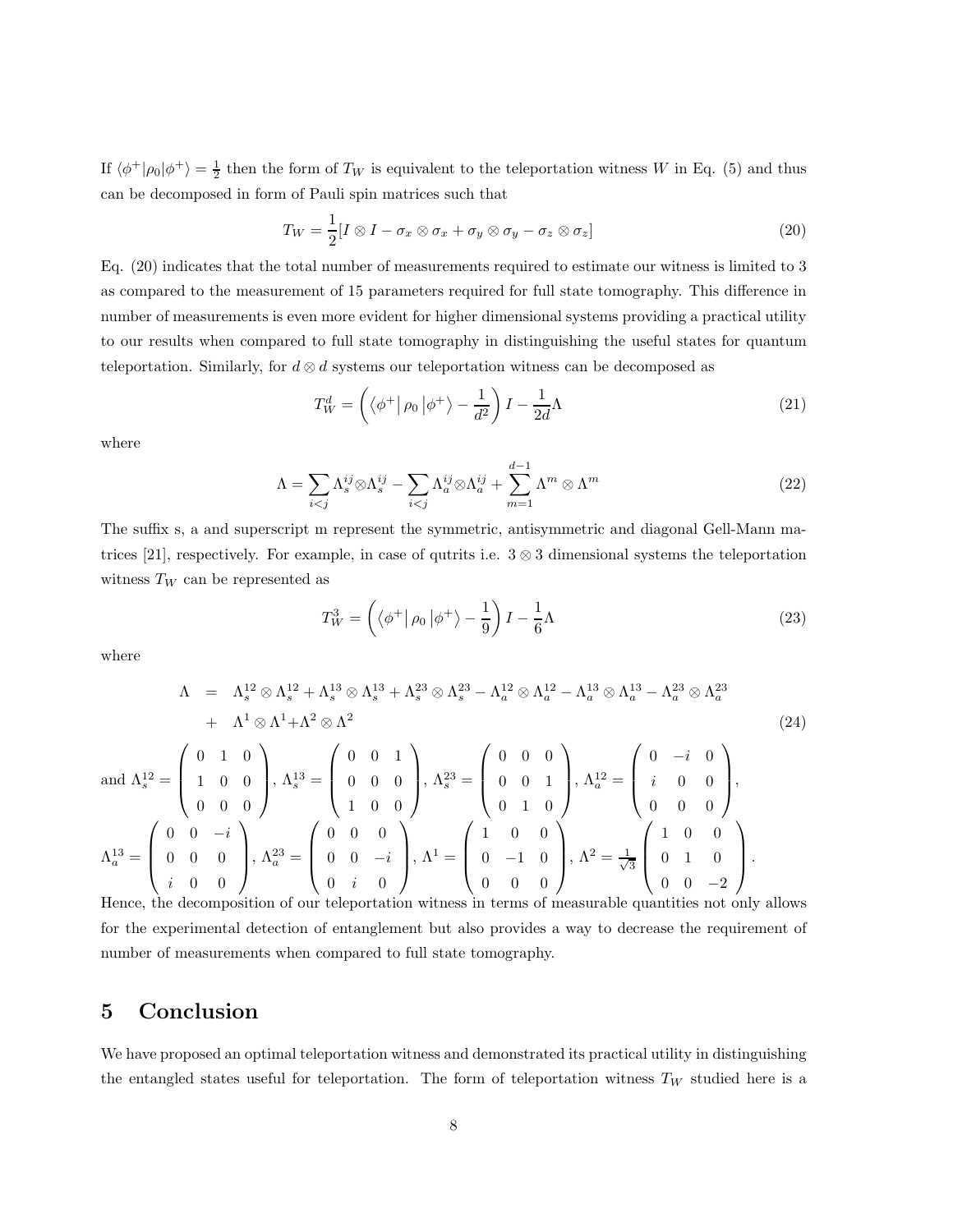generalized form of the witness W discussed in [10]. The results obtained in this article are different from the previous study [10] in a sense that the witness W is an optimal witness of Schmidt number 2, but our witness  $T_W$  is an optimal witness of Schmidt number  $\geq 2$ . This allows for the detection of larger sets of mixed entangled states useful for teleportation in higher dimensions as well. We found that all the teleportation witnesses are also entanglement witnesses, however the converse is not true. It also turned out that a teleportation witness is always a decomposable entanglement witness, which is a necessary and sufficient condition. The experimental determination of such teleportation witnesses decreases the number of parameters to be measured in comparison to the full state tomography of an unknown state useful for teleportation, indicating the practical significance of our study. In future, we would like to study the utility of such witnesses for other communication protocols as well. Another question of particular interest would be the form and characteristics of teleportation witnesses in multiqubit systems.

# References

- [1] A. Einstein, B. Podolsky and N. Rosen, Phys. Rev. 47, 777 (1935).
- [2] R. Horodecki, P. Horodecki, M. Horodecki and K. Horodecki, Rev. Mod. Phys.textbf81, 865 (2009).
- [3] C. H. Bennett and D. Divincenzo, Nature **404**, 247 (2000).
- [4] N. Gisin, G. Ribordy, W. Tittel and Hugo Zbinden, Rev. Mod. Phys. 74,145 (2002).
- [5] C. H. Bennett, G. Brassard, C. Crepeau, R. Jozsa, A. Peres and W. K. Wootters, Phys. Rev. Lett. 70, 1895 (1993); D. Bouwmeester, J-W Pan, K. Mattle, M. Eibl, H. Weinfurter and A. Zeilinger, Nature 390, 575 (1997).
- [6] C. H. Bennett and S. J. Weisner, Phys. rev. Lett. 69, 2881 (1992).
- [7] A. Harrow, P. Hayden and D. Leung, Phys. Rev. Lett. 92, 187901 (2004).
- [8] M. Horodecki, P. Horodecki, and R. Horodecki, Phys. Lett. A 223, 1 (1996); B. M. Terhal, arxiv:quant-ph/9810091.
- [9] N. Ganguly and S. Adhikari, Phys. Rev. A 80, 032331 (2009).
- [10] N. Ganguly, S. Adhikari, A. S. Majumdar and J. Chatterjee, Phys. Rev. Lett. 107, 270501 (2011).
- [11] A. Peres, Phys. Rev. Lett. 77, 1413 (1996); M. Horodecki, P. Horodecki and R. Horodecki, Phys. Lett. A **223**, 1 (1996).
- [12] M. Lewenstein, B. Krauss, J. I. Cirac and P. Horodecki, Phys. Rev. A 62, 052310 (2000).
- [13] O. Guhne and G. Toth, Phys. Rep. 474, 1 (2009).